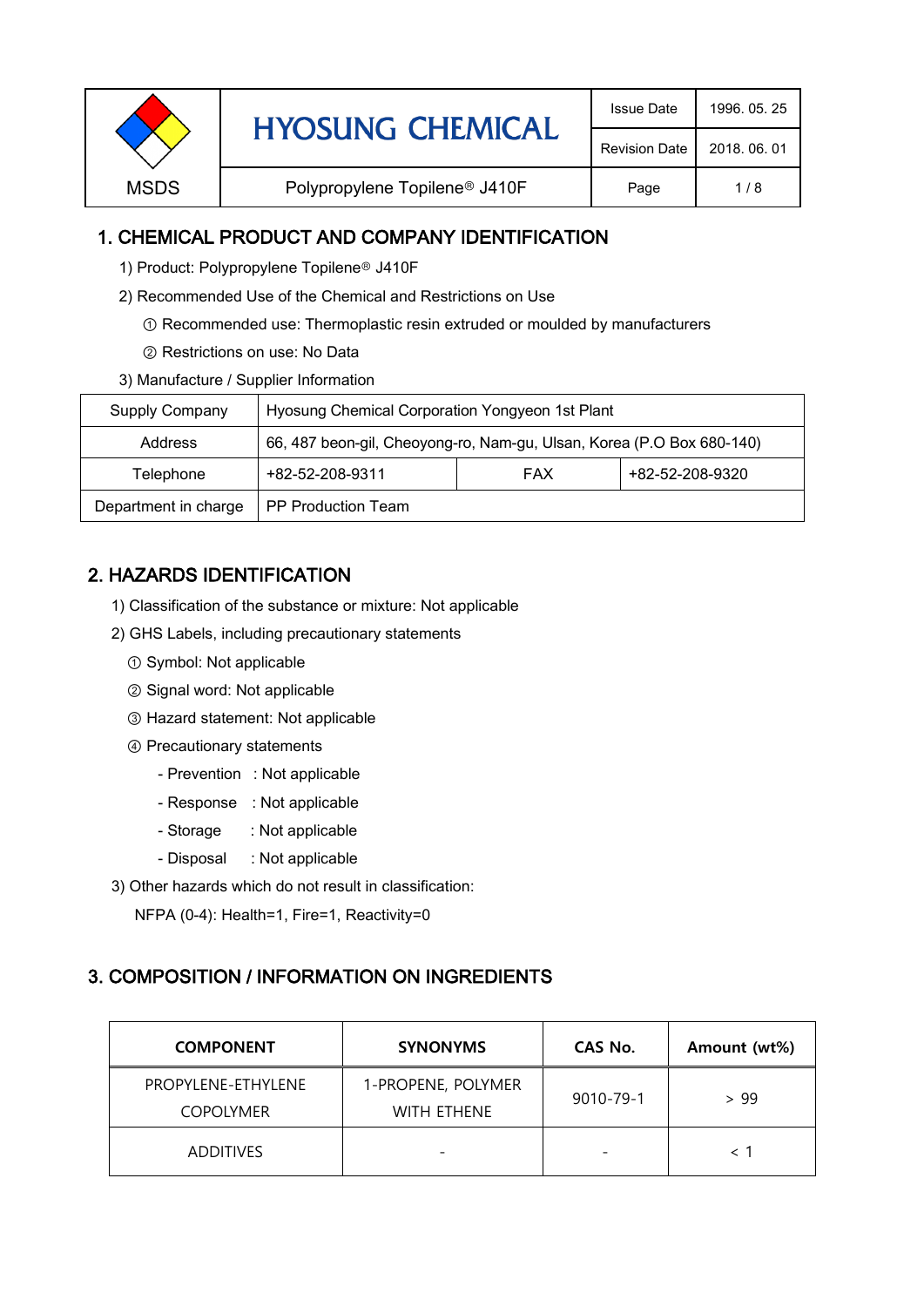|             | <b>HYOSUNG CHEMICAL</b>                   | <b>Issue Date</b>    | 1996, 05, 25 |
|-------------|-------------------------------------------|----------------------|--------------|
|             |                                           | <b>Revision Date</b> | 2018, 06, 01 |
| <b>MSDS</b> | Polypropylene Topilene <sup>®</sup> J410F | Page                 | 2/8          |

### 4. FIRST AID PROCEDURES

- 1) Eye Contact
	- · In case of contact with substance, rinse your eyes immediately with running water for at least 20 minutes.
	- · Take medical action.
- 2) Skin Contact
	- · In case of contact with substance, rinse your skin immediately with running water for at least 20 minutes.
	- · Remove contaminated cloths including shoes immediately.
	- · Take medical action.
- 3) Inhalation
	- · Take medical action.
	- · Move into fresh air.
	- · If short of breathing, provide oxygen supply system.
- 4) Ingestion
	- · Do not put anything into the mouth of an unconscious person.
	- · Take medical action.
- 5) First-Aid Treatment and Information on Medical Doctors
	- · Let a medical provider know about the substance and take appropriate protection.

## 5. FIRE FIGHTING MEASURES

- 1) Suitable (Unsuitable) Extinguishing Media
	- · Extinguishing media: Water, Carbon dioxide, Extinguishing powder, Firefighting foam
	- · Unsuitable Extinguishing media: No data
	- · Large fire: Firefighting, Water spray
- 2) Specific Hazards from Chemical Material
	- · Toxicant from combustion: Pyrolysis or combustion cause irritative gases or carbon dioxides.
- 3) Fire Fighting Procedures and Equipment
	- · If it can be done without risk, move container from fire area.
	- · If it will be leak, do not spray high-pressure water stream.
	- · Dike for later processing.
	- · Use extinguishing agents appropriate for surrounding fire.
	- · Avoid inhalation of materials and combustion products.
	- · Up the wind and avoid low area.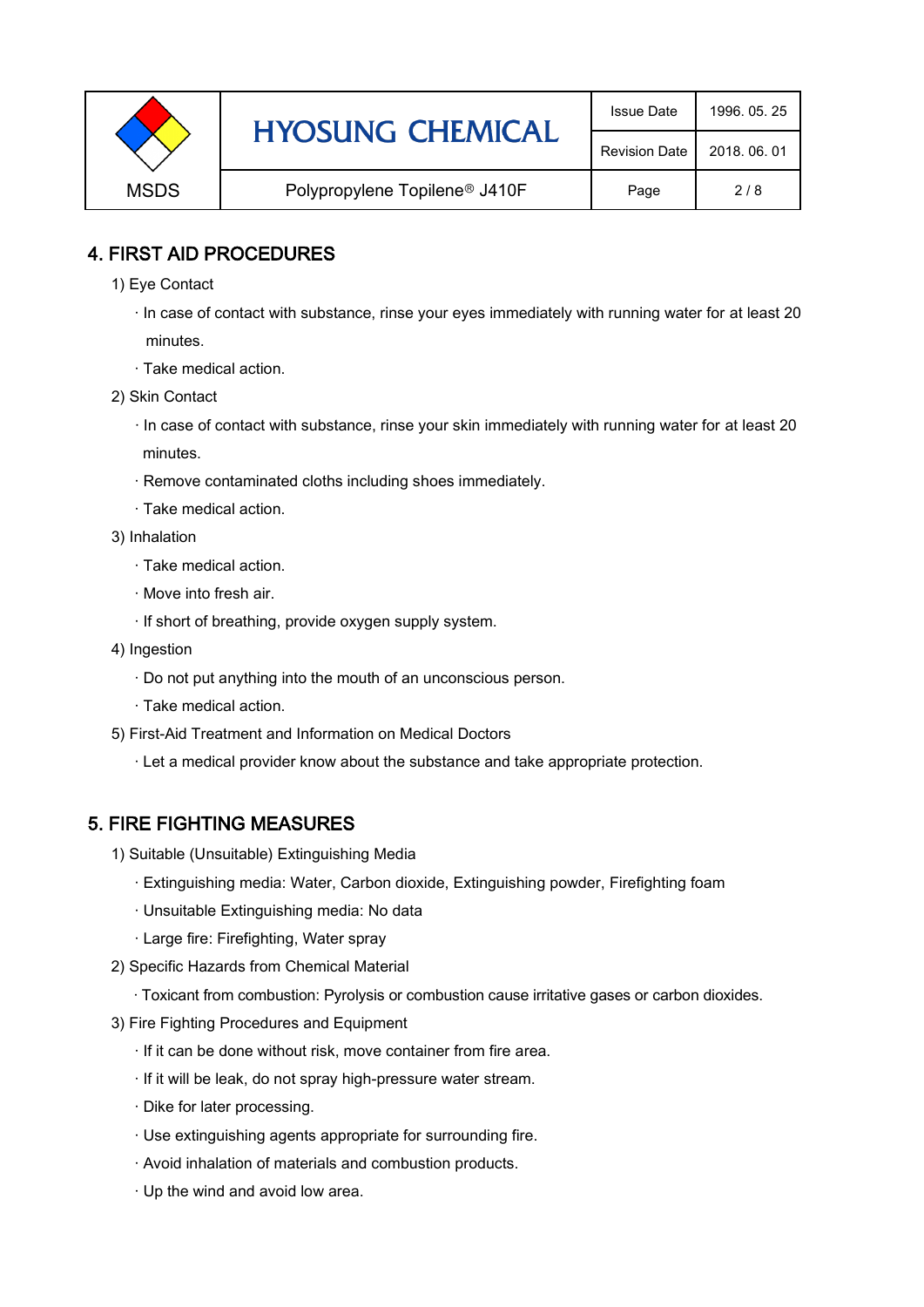|             | <b>HYOSUNG CHEMICAL</b>                   | <b>Issue Date</b> | 1996, 05, 25 |
|-------------|-------------------------------------------|-------------------|--------------|
|             | <b>Revision Date</b>                      | 2018, 06, 01      |              |
| <b>MSDS</b> | Polypropylene Topilene <sup>®</sup> J410F | Page              | 3/8          |

### 6. ACCIDENTAL RELEASE MEASURES

- 1) Personal Precautions, Protective Equipment and Emergency Procedures
	- · Remove all flammable sources.
	- · If it is not dangerous, stop leaking.
	- · Take caution of substances and conditions that should be avoided.
	- · Ventilate properly.
	- · Do not touch the effluents or walk around the area.
	- · Prevent producing dust.
- 2) Environmental Precautions
	- · Release to air: Not available
	- · Release to soil: Not available
	- · Release to water: Not available
- 3) Purification and Removal Methods
	- · Small leak: Put in proper containers for waste.
	- ,· Large leak: To minimize the spread, cover it with plastic sheets or water-proof cloths and keep it away from water.

#### 7. HANDLING AND STORAGE

- 1) Handling
	- · Avoid direct physical contact.
	- · Wash thoroughly after use.

· Take precautionary measures to prevent against explosion risks, as all types of polymers may develop dust during transporting or grinding of granules.

- 2) Storage
	- · Keep stored in airtight containers.
	- · Keep stores in a cool, dry place.
	- · Place in an appropriate space in compliance with local regulation.

#### 8. EXPOSURE CONTROLS AND PERSONAL PROTECTION

- 1) Exposure Limits and Biological Exposure Limits of Chemical
	- · KOSHA: No data
	- · AIHA: No data
	- · ACGIH: No data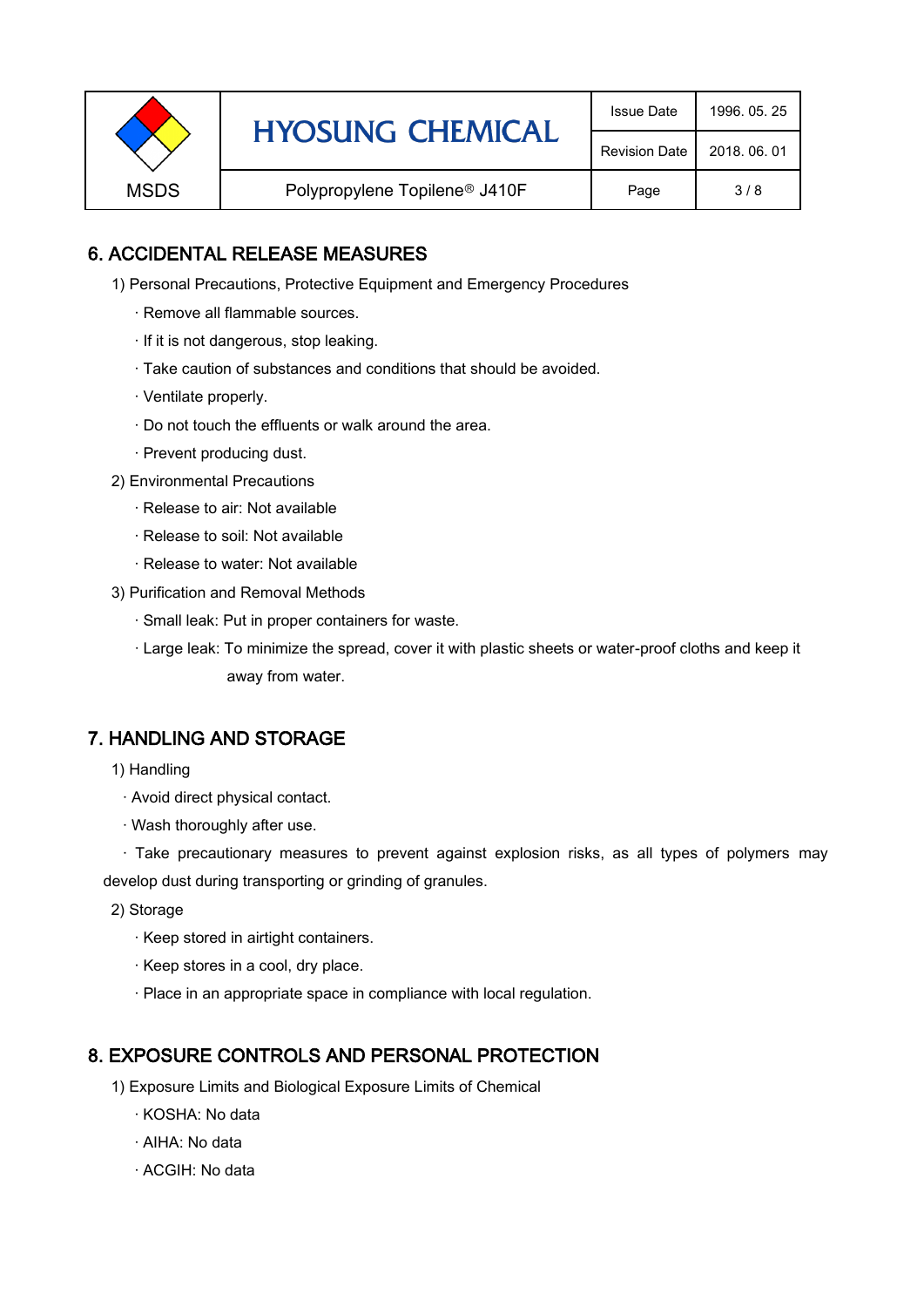|             | <b>HYOSUNG CHEMICAL</b>                   | <b>Issue Date</b>    | 1996, 05, 25 |
|-------------|-------------------------------------------|----------------------|--------------|
|             |                                           | <b>Revision Date</b> | 2018, 06, 01 |
| <b>MSDS</b> | Polypropylene Topilene <sup>®</sup> J410F | Page                 | 4/8          |

- · OSHA: No data
- · Biological exposure limits: No data
- 2) Engineering Management
	- · Install local ventilation system.

· Ventilation equipment should be explosion-proof if explosive concentrations of dust, vapor of fume are present.

- 3) Personal Protective Equipment
	- ① Respiratory protection
		- · Use approved respirator if unable to control airborne dust, fumes, and vapor.
	- ② Eyes protection
		- · The wearing of chemical safety goggles or face shield is recommended.
		- · Install eyes washing facilities and quick drench shower near work areas.
	- ③ Hands protection
		- · The wearing of protective gloves is recommended to prevent exposure.
	- ④ Human body protection
		- · The wearing of protective clothing is recommended to prevent exposure.

## 9. PHYSICAL AND CHEMICAL PROPERTIES

- 1) Appearance: White pellet
- 2) Odor: Odorless
- 3) Odor Threshold: No data
- 4) pH: No data
- 5) Melting / Freezing Point: 130 ~ 170 ℃
- 6) Initial Boiling Point or Boiling Point Range: No data
- 7) Flash Point: No data
- 8) Evaporation Rate: No data
- 9) Flammability (Solid, Gas) : No data
- 10) Upper / Lower Flammability or Explosive Limits: No data
- 11) Vapor Pressure: No data
- 12) Solubility: Insoluble
- 13) Vapor Density: No data
- 14) Relative Density: 0.88~0.92 kg/L (at 20℃)
- 15) N-Octane / Water Partition Coefficient: No data
- 16) Auto Ignition Temperature: 400℃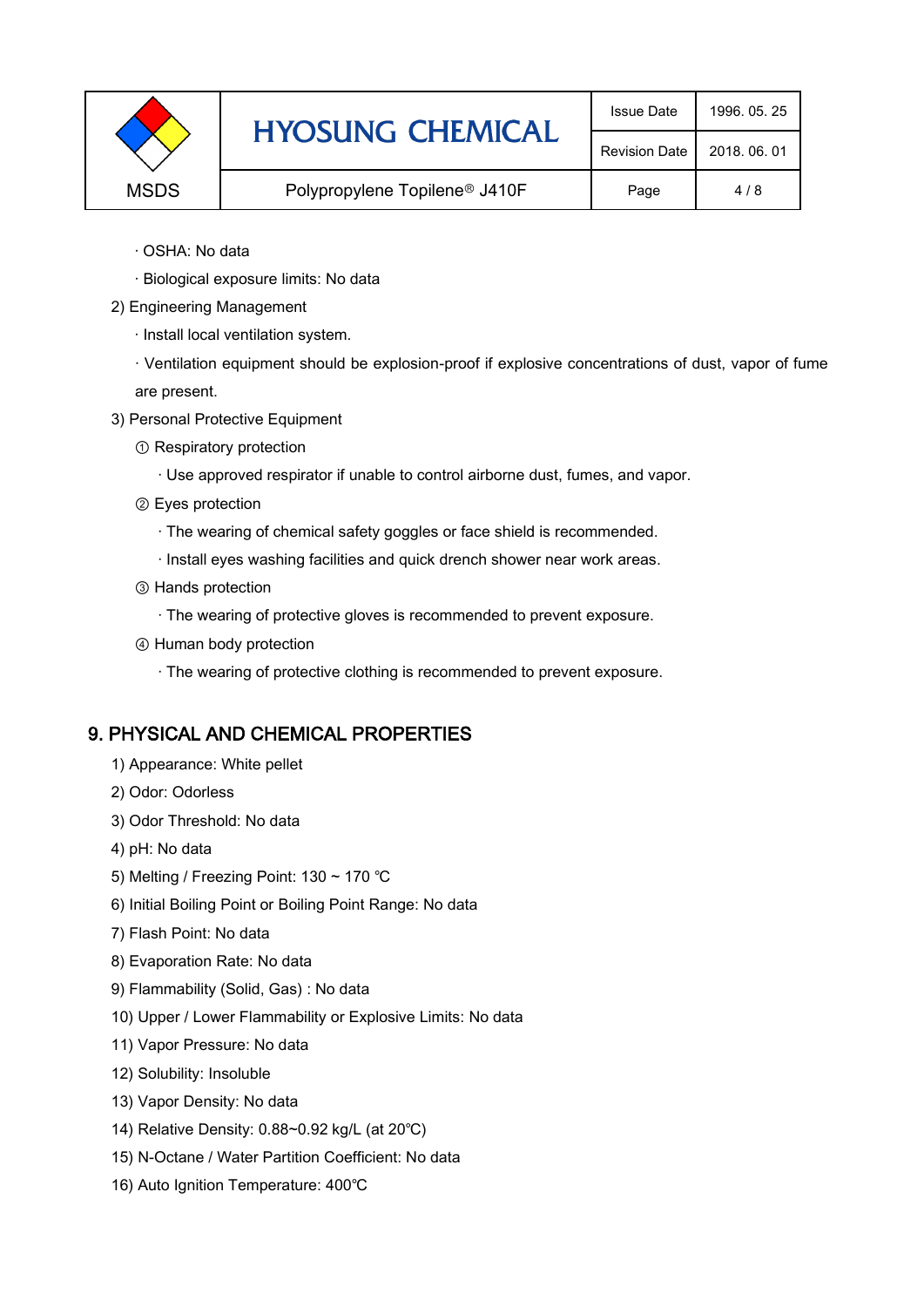|             | <b>HYOSUNG CHEMICAL</b>                   | <b>Issue Date</b>    | 1996, 05, 25 |
|-------------|-------------------------------------------|----------------------|--------------|
|             |                                           | <b>Revision Date</b> | 2018, 06, 01 |
| <b>MSDS</b> | Polypropylene Topilene <sup>®</sup> J410F | Page                 | 5/8          |

- 17) Decomposition Temperature: No data
- 18) Viscosity: No data
- 19) Molecular Weight: >10,000

## 10. STABILITY AND REACTIVITY

- 1) Chemical Stability
	- · Stable under normal temperature and pressure.
- 2) Possibility of Hazardous Reaction
	- · Will not occur under normal temperature and pressure.
- 3) Condition to Avoid
	- · Avoid contact with water.
	- · Keep away from heat, sparks and flame.
	- · Avoid contact with strong oxidizing agents, strong alkaline and strong acid.
- 4) Incompatibility with Other Materials
	- · Strong oxidizing materials, Flammable substance.
- 5) Hazardous Decomposition Product

· At elevated temperatures the material will begin to decompose, producing fumes that can contain carbon monoxide, acrolein, aldehydes, and unidentified organic compounds.

#### 11. TOXICOLOGICAL INFORMATION

- 1) Information on the Likely Routes of Exposure
	- · Inhalation: No data
	- · Ingestion: No data
	- · Skin contact: No data
	- · Eye contact: No data
- 2) Delayed and Immediate Effects and Chronic Effects From Short or Long Term Exposure
	- Acute toxicity
		- · Oral: No data
		- · Skin: No data
		- · Inhalation: No data
	- Skin corrosion / irritation: No data
	- Serious eye damage / eye irritation: No data
	- Respiratory sensitization: No data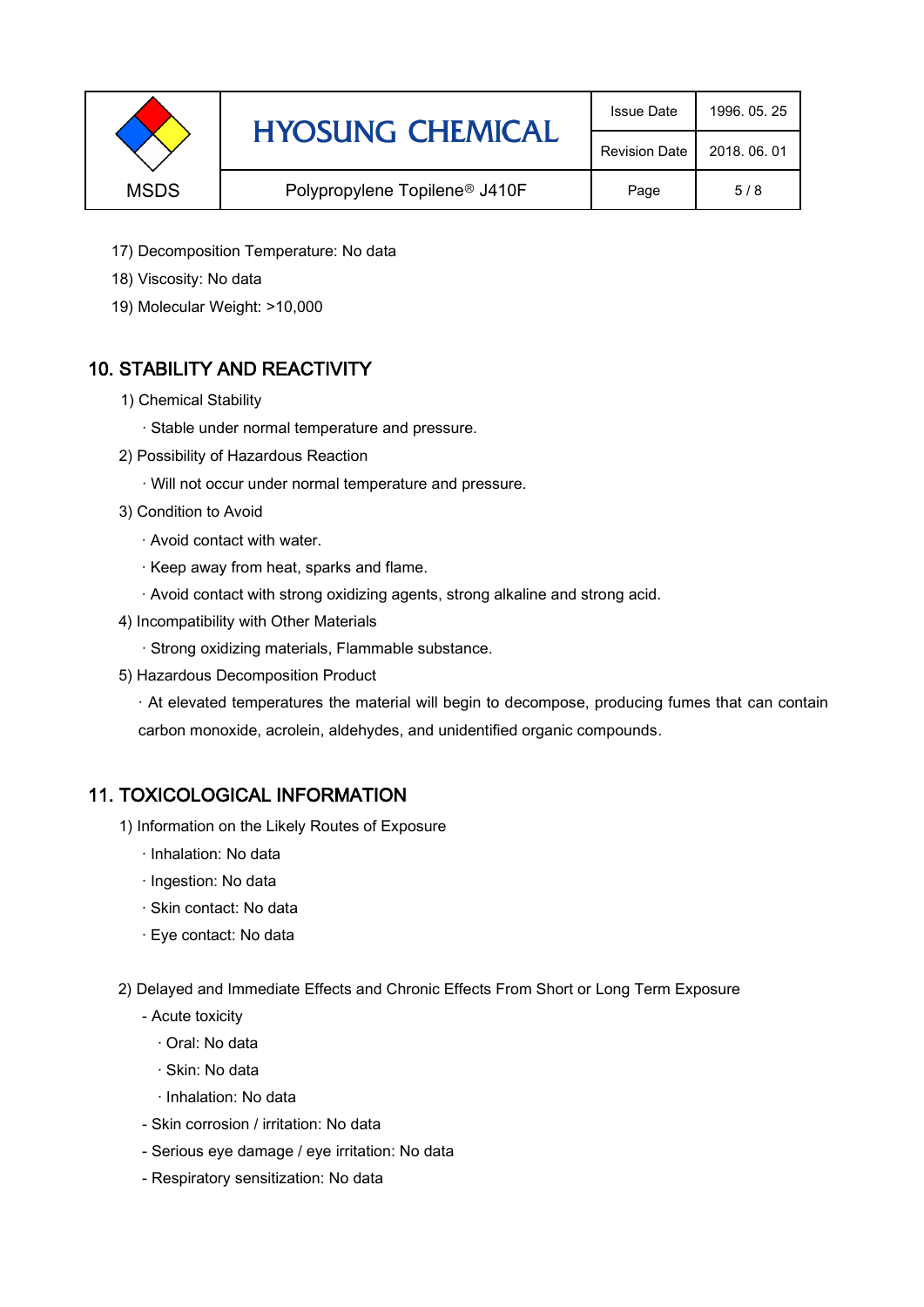|             | <b>HYOSUNG CHEMICAL</b>                   | <b>Issue Date</b>    | 1996, 05, 25 |
|-------------|-------------------------------------------|----------------------|--------------|
|             |                                           | <b>Revision Date</b> | 2018, 06, 01 |
| <b>MSDS</b> | Polypropylene Topilene <sup>®</sup> J410F | Page                 | 6/8          |

- Skin sensitization: No data
- Carcinogenicity
	- · Industrial Safety & Health Law: No data
	- · IARC: No data
	- · OSHA: No data
	- · ACGIH: No data
	- · NTP: No data
	- · EU CLP: No data
- Gem cell mutagenicity: No data
- Reproductive toxicity: No data
- Specific target organ systemic toxicity (Single exposure)
- Specific target organ systemic toxicity (Repeated exposure)
- Aspiration hazard: No data

#### 12. ECOLOGICAL INFORMATION

- 1) Ecotoxicity: No data
- 2) Persistence and Degradability: No data
- 3) Bioaccumulative Potential: No data
- 4) Mobility in Soil: No data
- 5) Other Adverse Effects: No data

## 13. DISPOSAL CONSIDERATIONS

- 1) Disposal Method
	- · Dispose in accordance with all applicable environmental regulations.
	- · Empty containers should be recycled or disposed of through an approved waste management facility.
- 2) Disposal Considerations
	- · For proper disposal of used material, an assessment must be completed to determine the proper and permissible waste management options under applicable rules, regulations and laws.

## 14. TRANSPORT INFORMATION

- 1) UN Number: Not regulated as a hazardous material
- 2) UN Proper Shipping Name: Not applicable
- 3) Hazard Class: Not applicable
- 4) Packing Group: Not applicable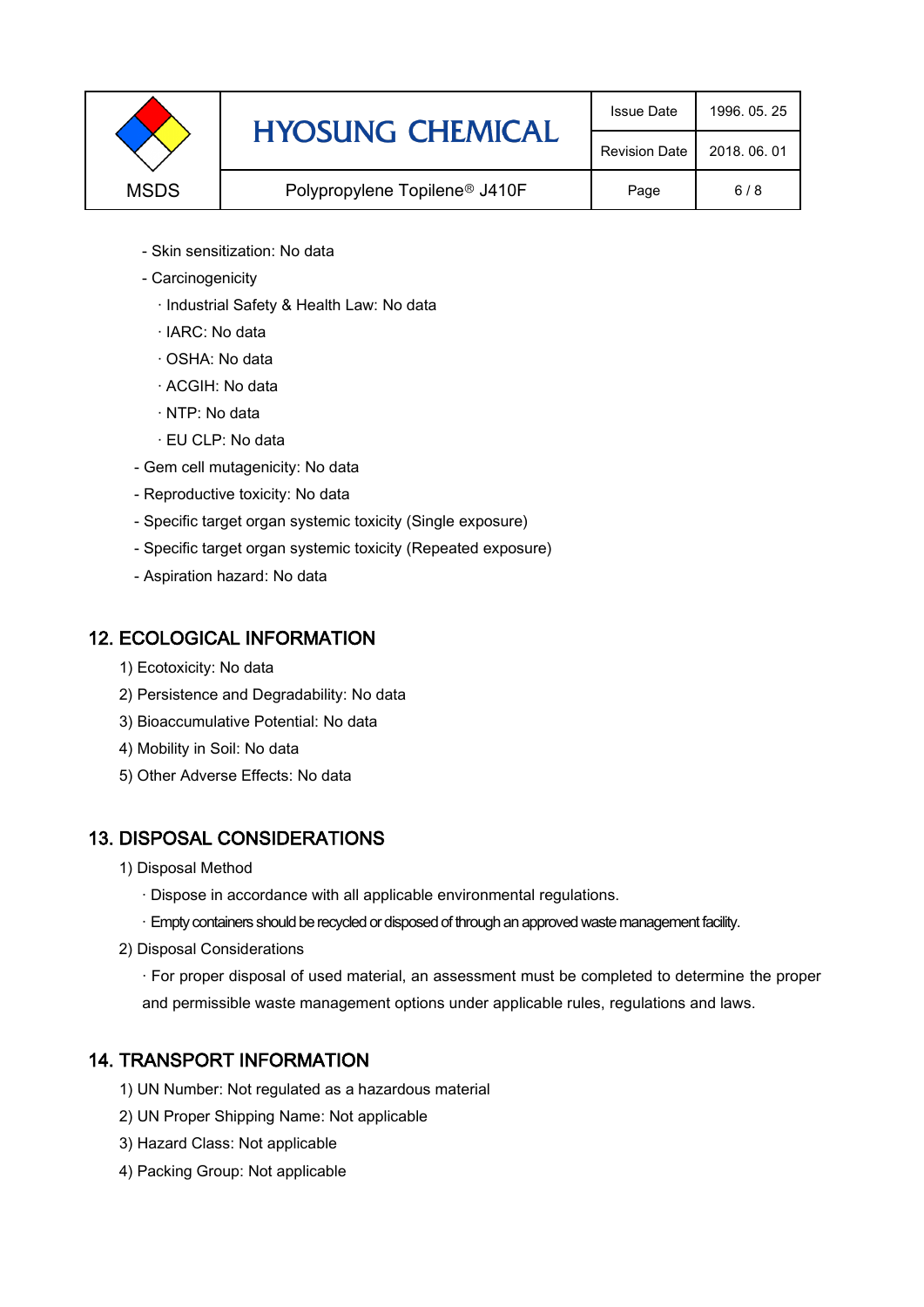|             | <b>HYOSUNG CHEMICAL</b>                   | <b>Issue Date</b>    | 1996, 05, 25 |
|-------------|-------------------------------------------|----------------------|--------------|
|             |                                           | <b>Revision Date</b> | 2018, 06, 01 |
| <b>MSDS</b> | Polypropylene Topilene <sup>®</sup> J410F | Page                 | 7/8          |
|             |                                           |                      |              |

- 5) Marine Pollutant: Not applicable
- 6) DOT Number: Not regulated as a hazardous material
- 7) IATA Number: Not regulated as a hazardous material
- 8) IMDG Code: Not regulated as a hazardous material
- 9) Further information: Not a hazardous material under DOT, IATA and IMDG
- 10) Special Precautions for User
	- · Emergency management type of fire: Not applicable
	- · Emergency management type of leak: Not applicable

## 15. REGULATORY INFORMATION

- 1) Industrial Safety and Health Law (KOREA): Not applicable
- 2) Toxic Chemical Substance Subject to Management Act (KOREA): Not applicable
- 3) Hazardous Material Safety Act (KOREA): Not applicable
- 4) Other Local or International Regulation
	- Persistent Organic Pollutant Management Law (KOREA): Not applicable
	- EU Classification
		- · Classification: Not applicable
		- · Risk Phrases: Not applicable
		- · Safety Phrases: Not applicable
	- US Regulations
		- · OSHA: Not applicable
		- · CERCLA: Not applicable
		- · EPCRA 302: Not applicable
		- · EPCRA 304: Not applicable
		- · EPCRA 301: Not applicable
	- Rotterdam Convention material: Not applicable
	- Stockholm Convention material: Not applicable
	- Montreal Protocol on Substance: Not applicable

## 16. OTHER INFORMATION

- 1) Reference
	- · KOSHA: Material Safety Data Sheet